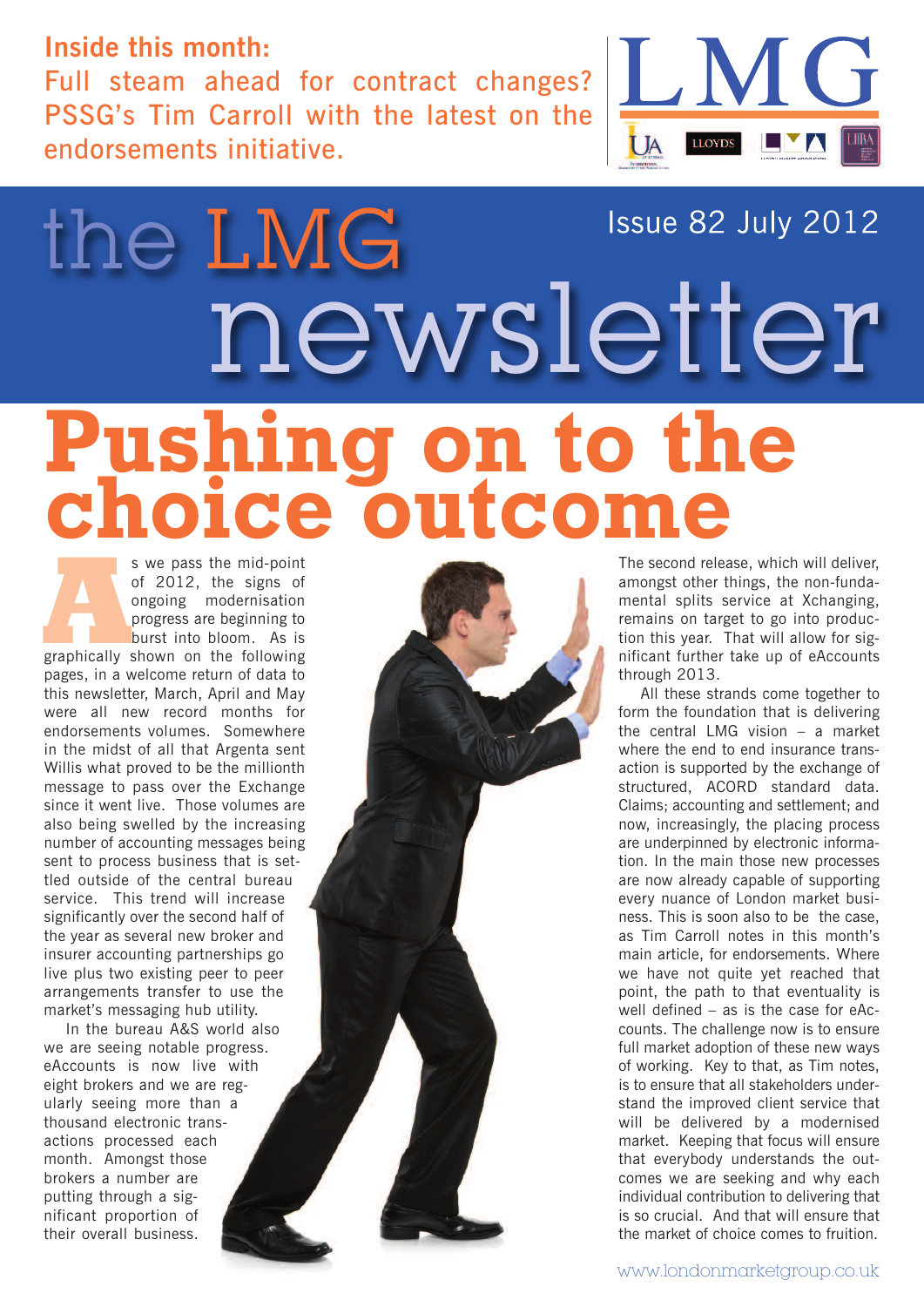#### For further information

#### LMGS Contacts

**Head of LMGS** Christopher Croft Telephone: 020 7327 5278 Email: chris.croft@londonmarketgroup.co.uk

#### **Projects**

Steve Hulm Telephone: 020 7327 5249 Email: steve.hulm@londonmarketgroup.co.uk

#### Lloyd's Contacts

#### **Exchange**

Paul Willoughby Telephone: 020 7327 6634 Email: paul.willoughby@lloyds.com

#### LMA Contact & Endorsements Contact

**Rob Gillies** Telephone: 020 7327 8377 Email: robert.gillies@lmalloyds.com

#### LIIBA Contact

**Chris Buer** Telephone: 020 7280 0154 Email: chris.buer@liiba.co.uk

#### IUA Contact

**John Hobbs** Telephone: 020 7617 4445 Email: john.hobbs@iua.co.uk

#### ACORD Contact

**Roy Laker** Telephone: 020 7617 6405 Email: rlaker@acord.org

#### Useful Links

| <b>LMG</b> www.londonmarketgroup.co.uk |
|----------------------------------------|
| <b>LMA</b> www.lmalloyds.com           |
| LIIBA www.liiba.co.uk                  |
| <b>IUA</b> www.iua.co.uk               |
| <b>ACORD</b> www.acord.org             |

## **Endorsemen**



*Tim Carroll took over as the chairman of the Placing Support Steering Group (PSSG) – the body responsible for the electronic endorsements initiative – at the turn of the year. In this article he provides an update on the progress of the endorsements work and where it might lead the market in the future.*

**W** hen I took over as chairman of<br>tiative was at a critical juncture PSSG, the endorsements initiative was at a critical juncture. The processing of live endorsements supported by an agreed process and technology based on ACORD standards had been in train for over a year. Initially starting in the marine business classes, it had extended to three others – property, professional indemnity and specie - in the middle of 2011. Plans for the full roll out to all classes of business from March 5th were already well advanced. In the six months since I took over we have passed that significant milestone in the market's modernisation history and set forth towards our ultimate goal of seeing this new way of working adopted as business as usual. So now feels an appropriate time to reflect a little on where we are in that process; how far we have come; and how much further we still have to travel.

It is always important to remind oneself of the context in which all this work is being taken forward. Contract certainty; the electronic claims file; accounting and settlement; and eAccounts have all delivered significant, tangible improvements to the way the market functions. But thus far these benefits have mainly been seen in our back office processing. LMG therefore naturally wanted to see these principles replicated in the front office as far as possible. After all, given the amount of resource that firms devote to the placement process, anything that could make this area more productive ought to be something that we should pursue relentlessly. Our starting point was endorsements in part because we were keen to continue the successful approach of delivering modernisation in bite-sized chunks but also in recognition of the fact that there are many straightforward contract changes agreed in the market each year that could lend themselves especially to a technology supported process.

Through the work in the marine classes through to the full roll out on March 5th this year we have devised and developed that process to provide a necessarily pragmatic approach. We recognise that there are complex endorsements processed in this market that will always require face to face negotiation in order to reach agreement. We also recognise that the process has to cater both for these complex cases and for more straightforward changes where there may be no need to meet at all. We believe that is what we have developed. Now, we are in discussion with the relevant market practitioner committees to put the finishing touches to a method of dealing with conditional acceptances. That will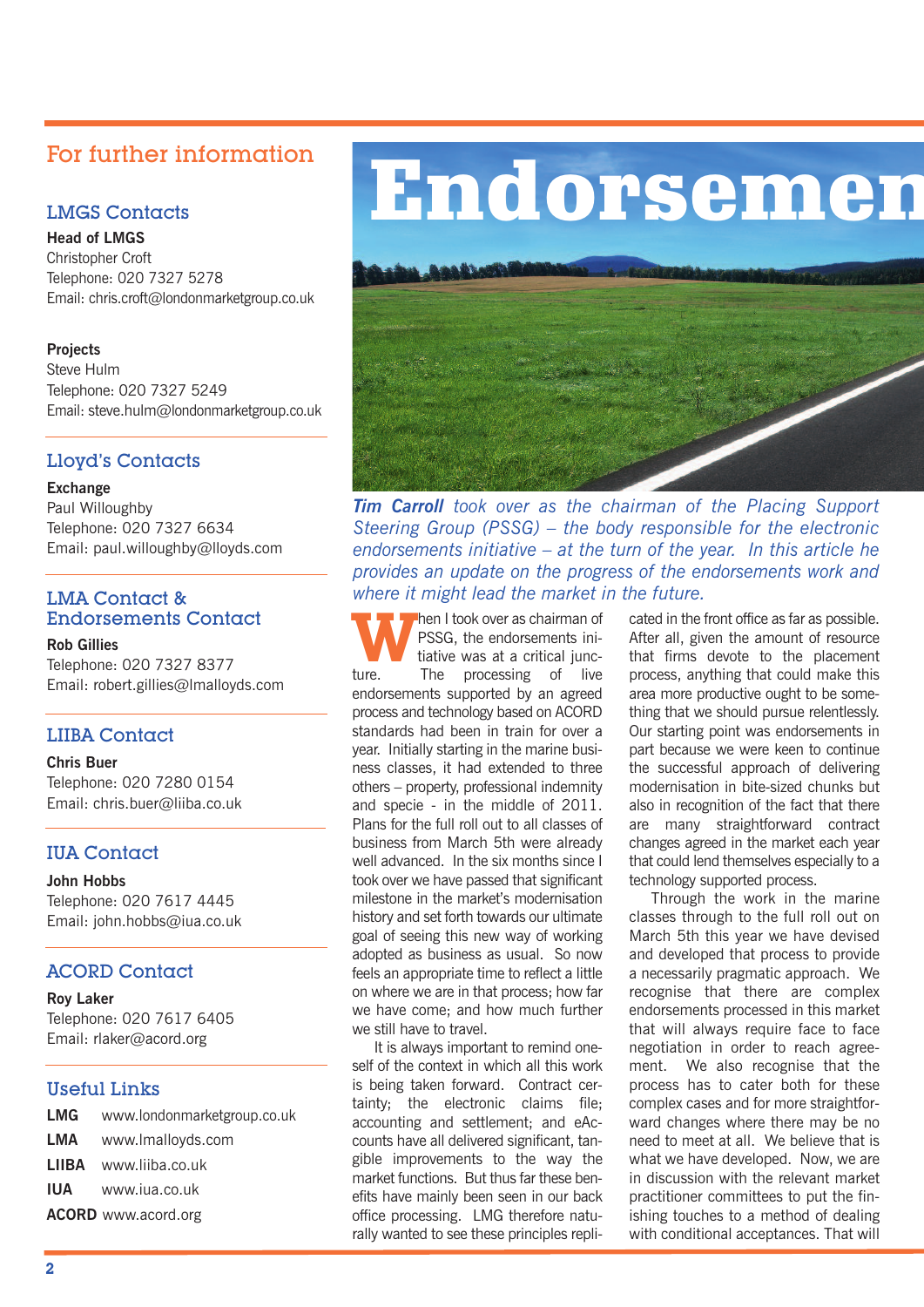

**nts: the road ahead**

mean that we have an agreed market process that covers all endorsement eventualities. That will be a notable point to have reached. It will mark the end of the technical part of the endorsements project. There will be no processing impediment to full market adoption of electronic endorsements. But we are, of course, some way from reaching that target. Our full focus now is on driving up volumes towards this.

The data themselves provide a level of encouragement here. As the graph shows, March, April and May have all been record months for electronic endorsements. The May figure is the most encouraging. The evidence we have backs up the intuitively attractive hypothesis that endorsements volumes are seasonally distributed across the year. Months that follow major renewal periods typically see far more endorsements processed across the

market than those that do not. So the most relevant comparison when looking at the data is often not last month's figure but that for the same month last year. So the March and April records could have been a reflection, to a degree at least, of the fact that a lot of endorsements tend to be **"The fact that the volumesfor May, traditionally not a prolific endorsementsmonth, are 17%up on April(and, pertinently, 150%up onMay 2011 – see oursecond graph)is genuine evidence of increased usage of the new ways of working. This was backed up by May seeing the one millionth message to pass across the Exchange. We are definitelymoving in the right direction."**

processed in those months. The fact that the volumes for May, traditionally not a prolific endorsements month, are 17% up on April (and, pertinently, 150% up on May  $2011$  – see our second graph) is genuine evidence of increased usage of the



new ways of working. This was backed up by May seeing the one millionth message to pass across the Exchange. We are definitely moving in the right direction.

However, we must recognise that, despite this positive news, we are still some way from the point where electronic processing is the predominant approach, let alone business as usual across the market. We have no reliable measure of the total number of endorsements processed in the market each year (although we continue to explore statistical methods of accurately estimating this) that would allow us to understand what proportion were now electronic. But we know we are some way off the LMG target of 70% by the end of the year. And we also know that there remain some significant challenges to closing that gap.

As is often the case in these market projects we are faced with a circular conundrum that impedes progress. Brokers tell us they are keen to generate more electronic endorsement requests but they need to see acceptable turnaround performance from insurers if they are not to see a deterioration, albeit temporarily, in client service. Insurers tell us that the single most important thing in driving better turnaround times is for their underwriting staff to get familiar with the new process and the systems that support it. And for that they need volume. We need to crack this – in much the same way as we managed to overcome a similar challenge when rolling out ECF – if we are to be successful.

Everybody involved in this initiative is absolutely committed to the fact that